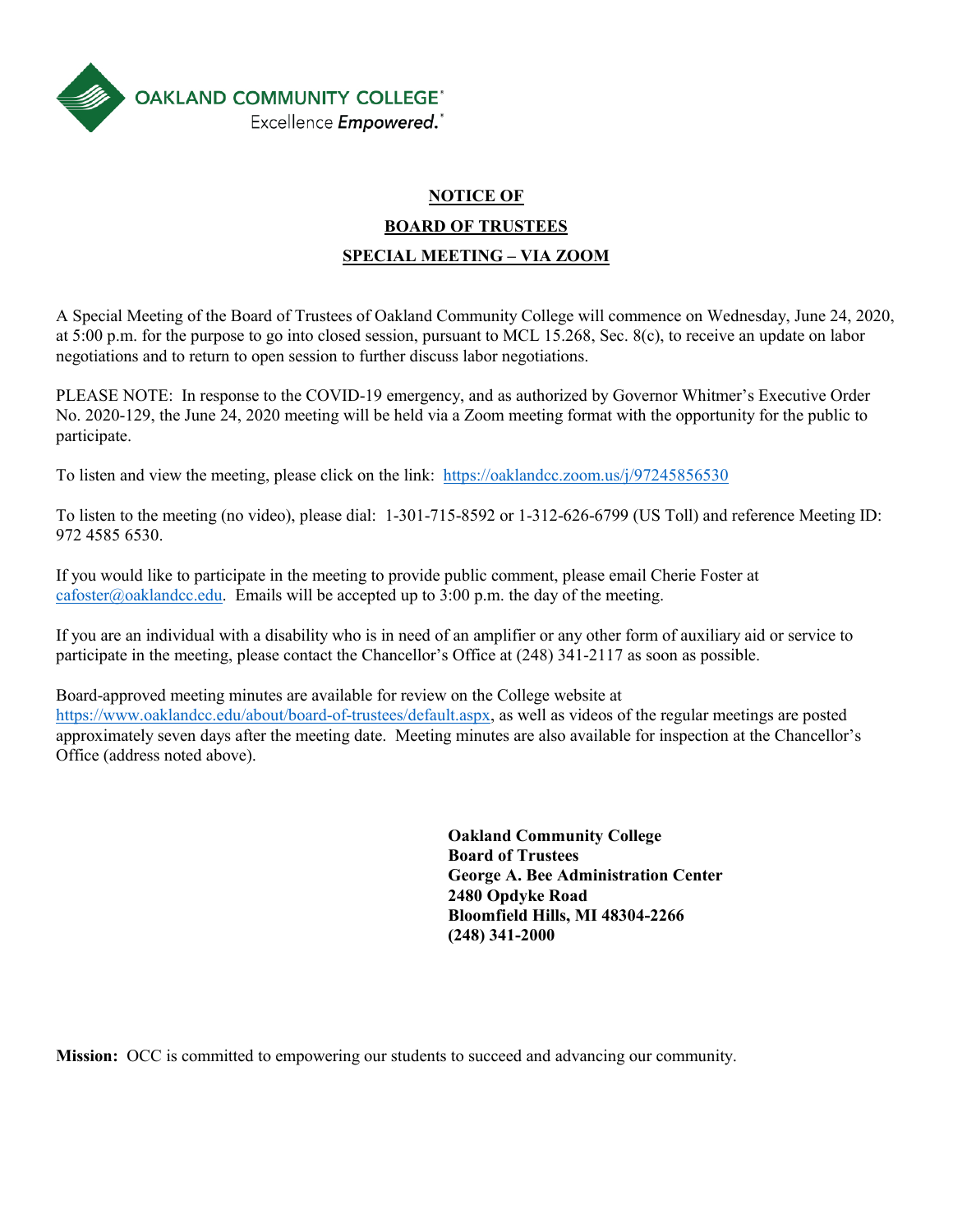

# **AGENDA**

# **BOARD OF TRUSTEES**

## **SPECIAL MEETING – VIA ZOOM**

**A Special Meeting of the Board of Trustees of Oakland Community College will be held on Wednesday, June 24, 2020, at 5:00 p.m. via Zoom for the purpose of going into closed session, pursuant to MCL 15.268, Sec. 8(c), to receive an update on labor negotiations and to return to open session to further discuss labor negotiations.**

#### **AGENDA**

- **1. GENERAL FUNCTIONS**
	- **1.1** Call to Order
	- **1.2** Attendance
	- **1.3** Public Comments

#### MOVE TO CLOSED SESSION TO RECEIVE AN UPDATE ON LABOR NEGOTIATIONS

**1.4** Return to Open Session to further discuss labor negotiations

| 1.4.1 | OCC and AFSCME Local 2042 Maintenance Bargaining<br>Unit Labor Agreement                                                               | <b>A-ACTION</b> |
|-------|----------------------------------------------------------------------------------------------------------------------------------------|-----------------|
|       | <b>1.4.2</b> OCC and Police Officers Labor Council Unit Labor Agreement                                                                | <b>B-ACTION</b> |
|       | <b>1.4.3</b> OCC and Teamsters State, County & Municipal Workers<br>Local 214 Administrative and Management Staff Unit Labor Agreement | <b>C-ACTION</b> |

## **2. ADJOURNMENT**

**Mission**: OCC is committed to empowering our students to succeed and advancing our community.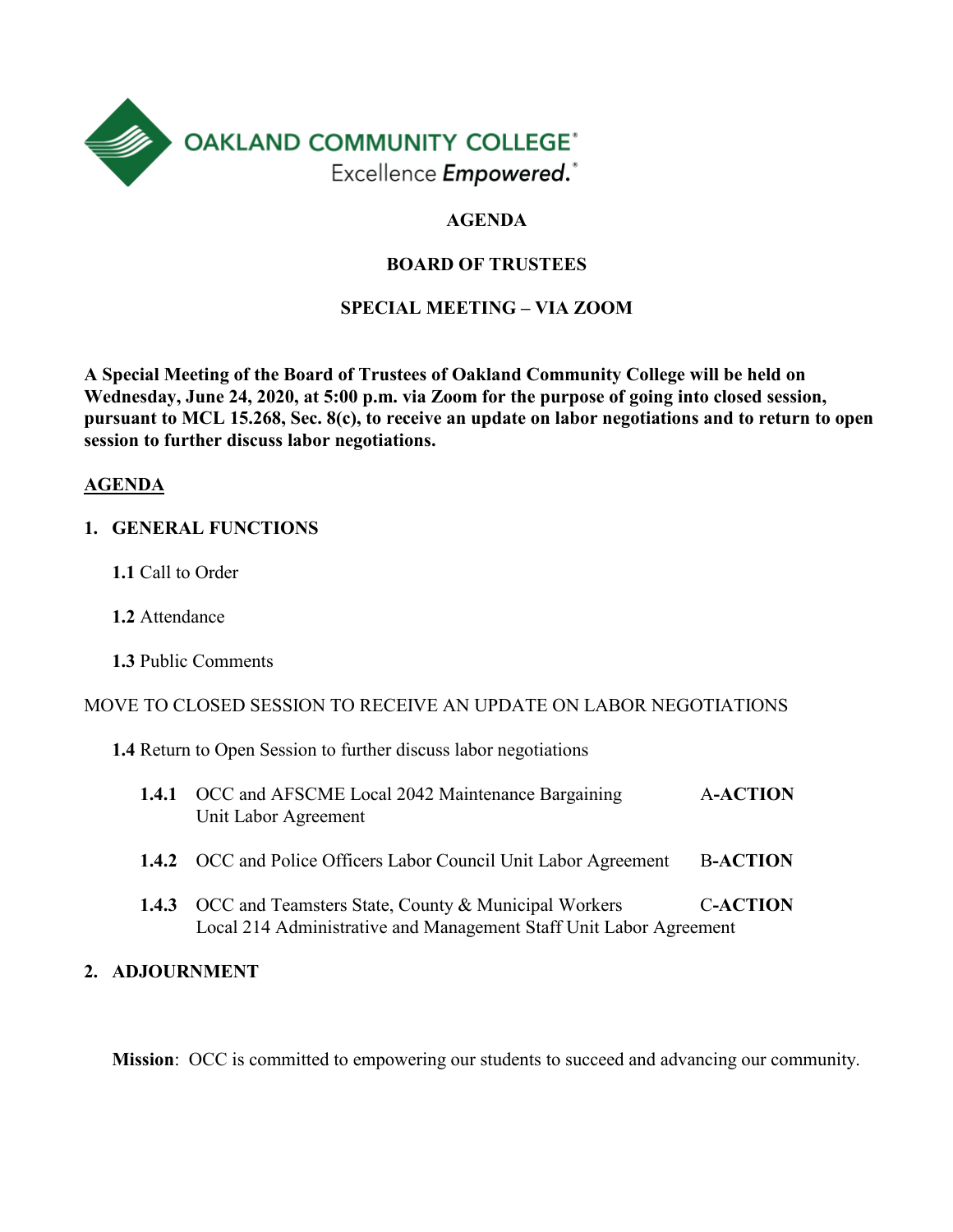



**Board Agenda Item 1.4.1 June 24, 2020**

## **OAKLAND COMMUNITY COLLEGE -and-AMERICAN FEDERATION OF STATE, COUNTY AND MUNICIPAL EMPLOYEES LOCAL 2042**

# **CLASSIFIED BARGAINING UNIT LABOR AGREEMENT 2020-2021**

## **PROBLEM/NEEDS STATEMENT**

The College and the American Federation of State, County and Municipal Employees Local 2042 signed a letter of understanding to extend the collective bargaining agreement for the Classified Staff through June 30, 2021. The Board of Trustees must approve the letter of agreement for it to be effective.

#### **WHY THE ACTION IS BEING RECOMMENDED**

The agreement comports with the authority provided by the Board of Trustees to approve the contract extension.

#### **FUNDING SOURCE**

General Funds.

#### **MOTION**

Move that the Board of Trustees approve an extension of the collective bargaining agreement with the American Federation of State, County and Municipal Employees Local 2042 Classified Staff covering the period of July 1, 2020 through June 30, 2021.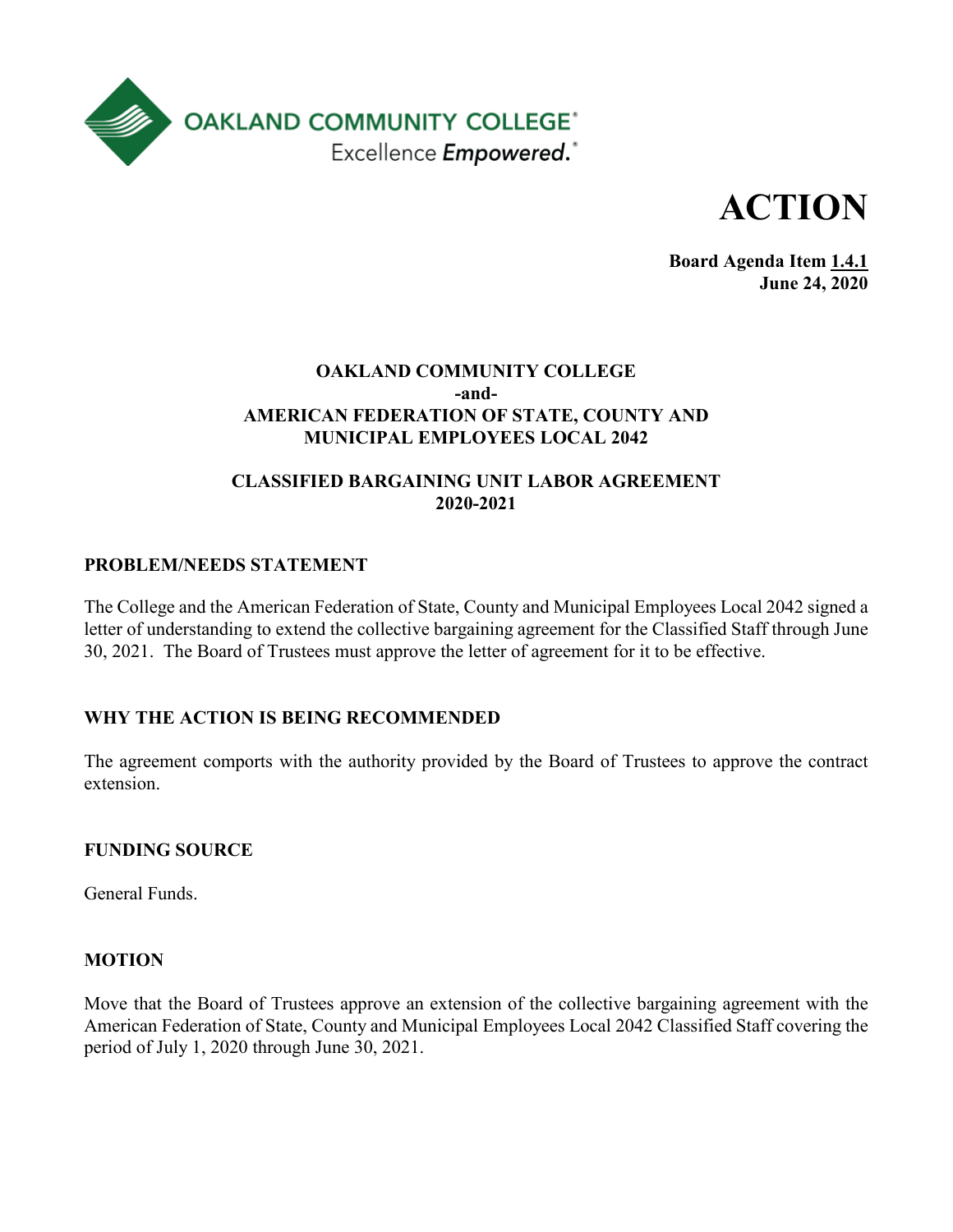



**Board Agenda Item 1.4.2 June 24, 2020**

#### **OAKLAND COMMUNITY COLLEGE and POLICE OFFICERS LABOR COUNCIL**

## **PUBLIC SAFETY UNIT LABOR AGREEMENT 2020-2021**

## **PROBLEM/NEEDS STATEMENT**

The College and the Police Officers Labor Council signed a letter of understanding to extend the collective bargaining agreement through June 30, 2021. The Board of Trustees must approve the letter of understanding for it to be effective.

## **WHY THE ACTION IS BEING RECOMMENDED**

The agreement comports with the authority provided by the Board of Trustees to approve the contract extension.

#### **FUNDING SOURCE**

General Funds

#### **MOTION**

Move the Board of Trustees approve the collective bargaining agreement with the Police Officers Labor Council covering the period of July 1, 2020 – June 30, 2021.